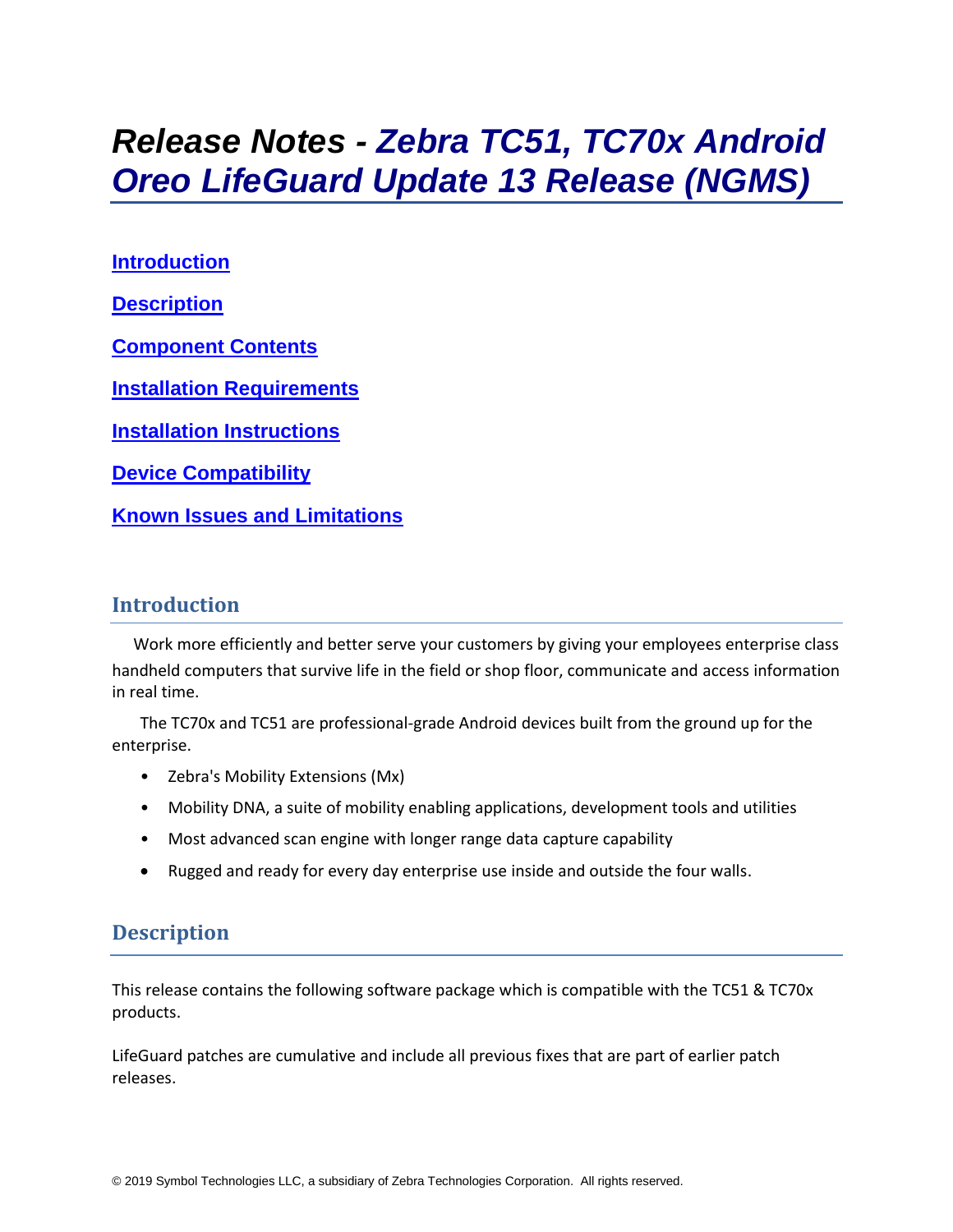## <span id="page-1-0"></span>**Component Contents**

| <b>Package Name</b>                  | <b>Package Description</b>                                                                      |
|--------------------------------------|-------------------------------------------------------------------------------------------------|
| CFE ATLAS 02-13-15.00-ON-U13-STD.zip | OTA incremental CFE v13 update software for NGMS<br>build compatible for TC51 & TC70x products. |

## **Component Version Info**

| <b>Component / Description</b>   | <b>Version</b>                                            |  |
|----------------------------------|-----------------------------------------------------------|--|
| <b>Product Build Number</b>      | 02-13-15.00-ON-U13-STD                                    |  |
| <b>Android Version</b>           | 8.1.0                                                     |  |
| Linux Kernel                     | 3.10.84                                                   |  |
| <b>Android SDK Level</b>         | 27                                                        |  |
| Platform                         | QC8956                                                    |  |
| <b>Bluetooth Stack</b>           | 4.1                                                       |  |
| <b>Flash Size</b>                | 16/32GB                                                   |  |
| <b>RAM Size</b>                  | 2/4GB                                                     |  |
| <b>Scanning</b>                  | 20.0.38.0                                                 |  |
| SimulScan                        | 3.0.6 SimulScanEngine 2.0.9                               |  |
| <b>DataWedge</b>                 | 7.2.5                                                     |  |
| <b>EMDK</b>                      | 7.2.2.2202                                                |  |
| MXMF / OSX                       | MXMF: 8.4.1.3 / OSX: QCT.81.8.6_4                         |  |
| <b>WiFi</b>                      | FUSION_BA_2_11.0.0.024_O                                  |  |
|                                  | Radio: BA_2_11.0.0.017_O                                  |  |
|                                  | Application: BA_2_11.0.0.012_O                            |  |
|                                  | Middleware: BA_2_11.0.0.015_O                             |  |
|                                  | Firmware: 7.35.205.8 20181002                             |  |
| <b>NFC</b>                       | NFC NCIHALx AR003C.8.3.0 O OpnSrc                         |  |
| PTT                              | 3.1.39                                                    |  |
| <b>Touch FW</b>                  | TC70x/TC75x = 1.9-Stylus-1-0 & TC51/TC56 = 1.8-Stylus-2.0 |  |
| RxLogger                         | 5.4.12.0                                                  |  |
| <b>Bluetooth Pairing Utility</b> | 3.14                                                      |  |
| Zebra Data Service               | 3.4.0.1180                                                |  |
| <b>Files</b>                     | 8.1.0                                                     |  |
| <b>Stage Now</b>                 | 3.2.1.0                                                   |  |
| <b>Battery Swap</b>              | 1.0                                                       |  |
| <b>User Guide</b>                | 1.0                                                       |  |
| Camera                           | 2.0.002                                                   |  |
| Zebra Volume Control (ZVC)       | 2.1.0.14                                                  |  |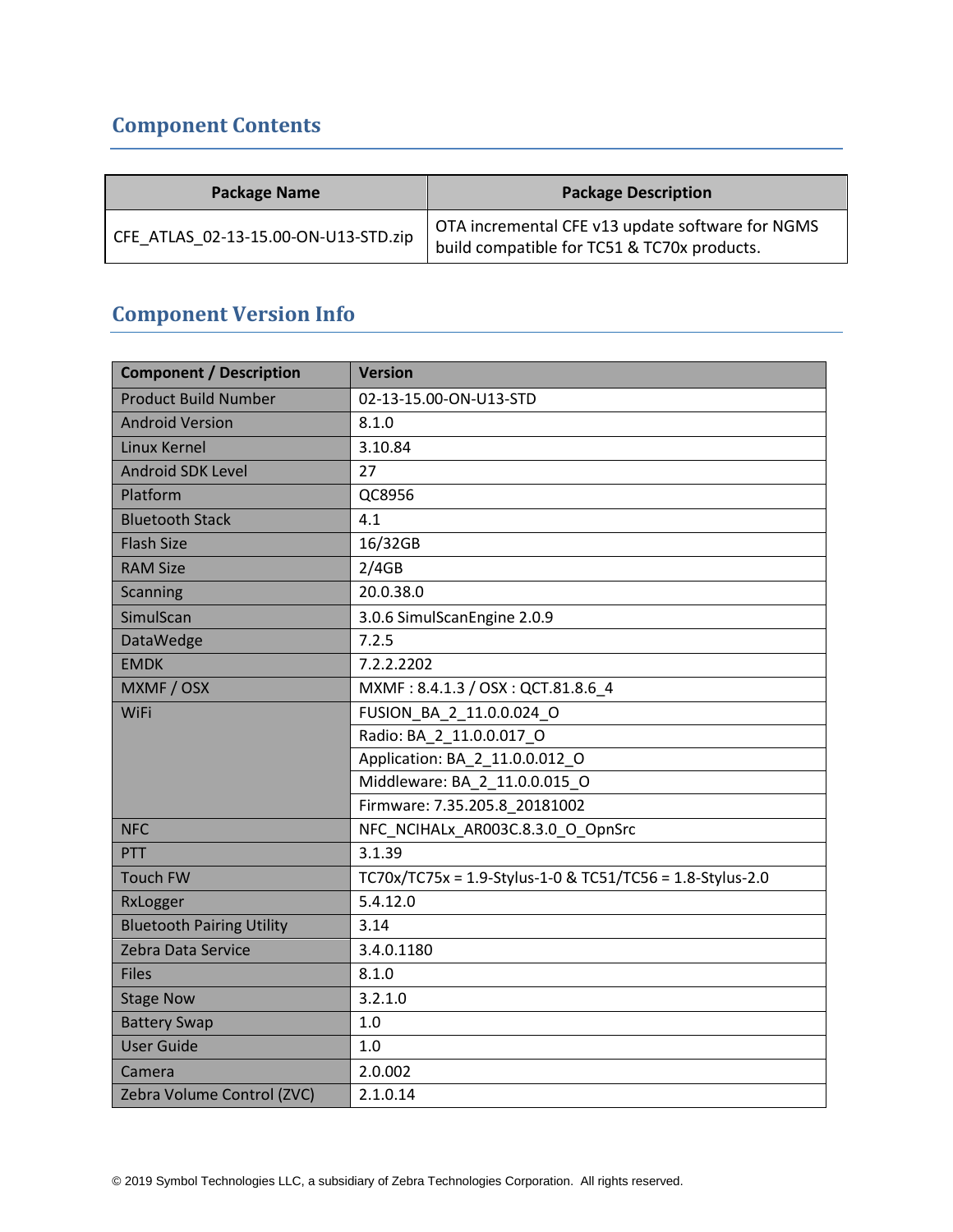| <b>Battery Manger</b>                       | 1.4.2                                       |
|---------------------------------------------|---------------------------------------------|
| ActiveEdge                                  | 2.5.16                                      |
| WorryFree WiFi Analyzer                     | 3.2.20                                      |
| <b>Device Central</b>                       | 2.0.22.1                                    |
| Zebra Software License                      | 3.1.1                                       |
| Manager                                     |                                             |
| Audio                                       | 0.8.0.0                                     |
|                                             | TC51: General: AO1.1 Cellular: N/A          |
| <b>Acoustic Profiles</b>                    | TC51HC: General: AO2.1 Cellular: N/A        |
| OemInfo                                     | 1.0.0.1059                                  |
| Enterprise Keyboard (EKB)                   | 2.0.1.9                                     |
| Diagnostic Tool                             | 1.16.1.3                                    |
| <b>Finger Print</b>                         | Zebra/TC70x/TC70x:8.1.0/02-13-15.00-ON-U13- |
|                                             | STD/37:user/release-keys                    |
|                                             | Zebra/TC51/TC51:8.1.0/02-13-15.00-ON-U13-   |
|                                             | STD/37:user/release-keys                    |
| Zebra/TC51/TC51HC:8.1.0/02-13-15.00-ON-U13- |                                             |
|                                             | STD/37:user/release-keys                    |
| <b>Security Patch Level</b>                 | April 01 2019                               |

#### **1. CFE v13 Updates:**

- ❖ CFE\_ATLAS\_02-13-15.00-ON-U13-STD.zip (NGMS)
- 1. **Android Security Patch Level: April 01, 2019**. Use the link below to see the Android Security bulletin for more information: <https://source.android.com/security/bulletin/>
- 2. Updated below mentioned components: For more detail please refer [http://techdocs.zebra.com](http://techdocs.zebra.com/)
	- PTT Version 3.1.39
	- Device Central Version 2.0.22.1
	- OSX Version QCT.81.8.6\_4
		- a. SPR36117/36095 Resolved an issue wherein the scanned data would not come to the Apps, Airplane menu item was missing in the Power key menu and Home and recent buttons were not functional.

#### **2. CFE v12 Updates:**

- ❖ CFE\_ATLAS\_02-13-15.00-ON-U12-STD.zip (NGMS)
- 3. **Android Security Patch Level: February 01, 2019**. Use the link below to see the Android Security bulletin for more information: <https://source.android.com/security/bulletin/>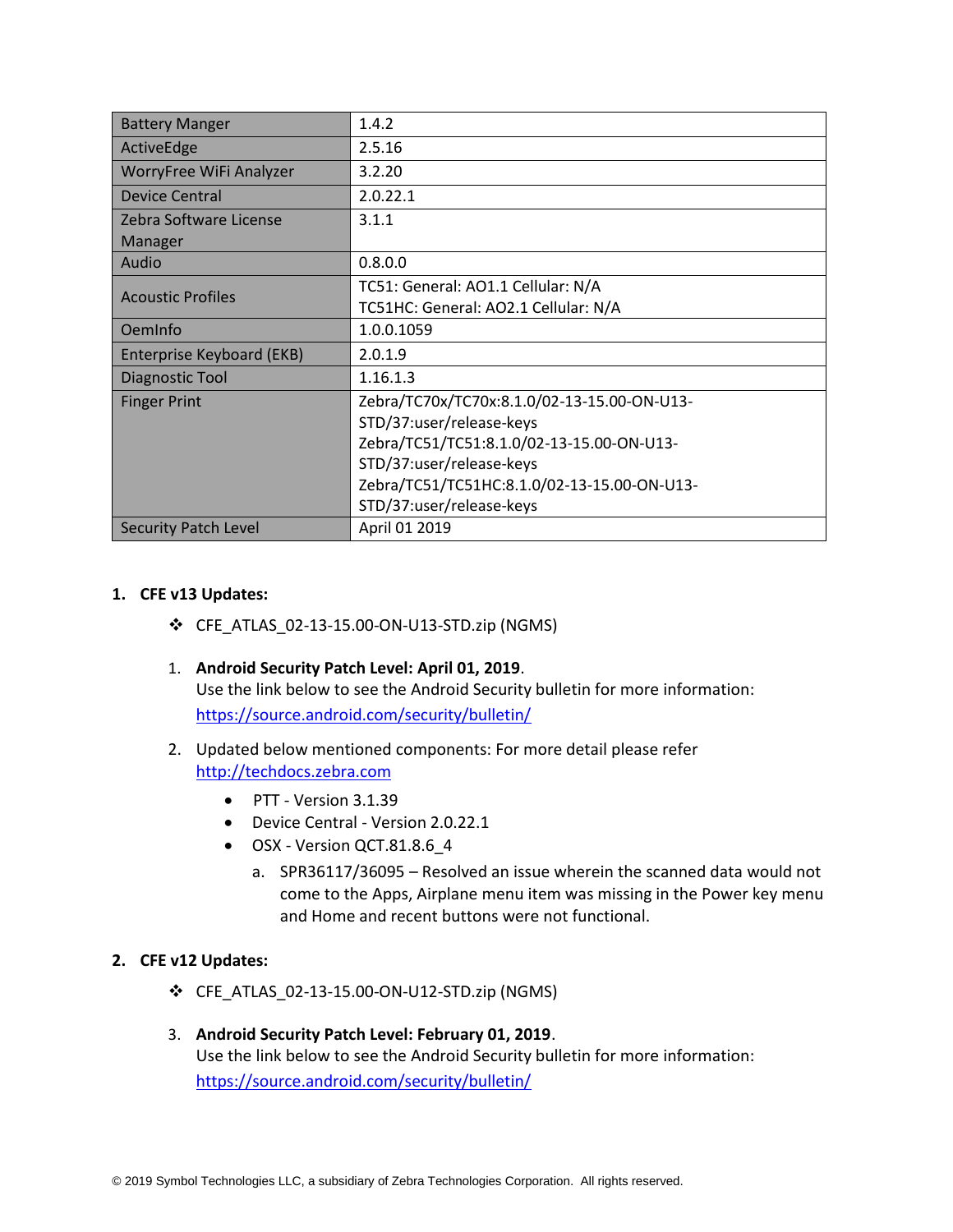- 4. Updated below mentioned components: For more detail please refer [http://techdocs.zebra.com](http://techdocs.zebra.com/)
	- WorryFree WiFi Analyzer Version 3.2.20
	- MX: 8.4.1.3
		- a. SPR35665 Resolved an issue wherein Google Keyboard settings was not persisting.
		- b. SPR35491/35856 Resolved an issue wherein Analytics Manager was throwing "Index out of bound error " when a StageNow Barcode is scanned.
		- c. SPR35928 Resolved an issue where Clock Manager CSP accepts timezone id in "/Etc" Olson format.
		- d. SPR35908 Resolved an issue wherein admin and user generated certificates could not be downloaded from external server.
		- e. SPR34771 Resolved synchronization issue while checking with accessmanager.
	- StageNow client: 3.2.1.0
	- OEMConfig: 8.4.0.1
	- Datawedge: 7.2.5
	- EKB: 2.0.1.9
		- a. SPR35603 Fixed an issue wherein Enterprise Keyboard was getting disappeared when external Keyboard was connected.
	- EMDK: 7.2.2.2202
	- DDT: 1.16.1.3
- 5. SPR36336 Resolved an issue wherein MC33 devices with certain SKU were getting struck in splash screen after updating from Nougat to Oreo.
- 6. SPR36019 Resolved an issue wherein serial port control signals were not working as expected.

#### **3. CFE v11 Updates:**

- ❖ CFE\_ATLAS\_02-13-15.00-ON-U11-STD.zip (NGMS)
- 1. **Android Security Patch Level: December 01, 2018**. Use the link below to see the Android Security bulletin for more information: <https://source.android.com/security/bulletin/>
- 2. Updated below mentioned components: For more detail please refer [http://techdocs.zebra.com](http://techdocs.zebra.com/)
	- WLAN Version FUSION\_BA\_2\_11\_0.0.024\_O
	- $\bullet$  ZVC Version 2.1.0.14
	- OemInfo Version 1.0.0.1059

## <span id="page-3-0"></span>**Installation Requirements**

• ADB installed on the PC (including adb drivers)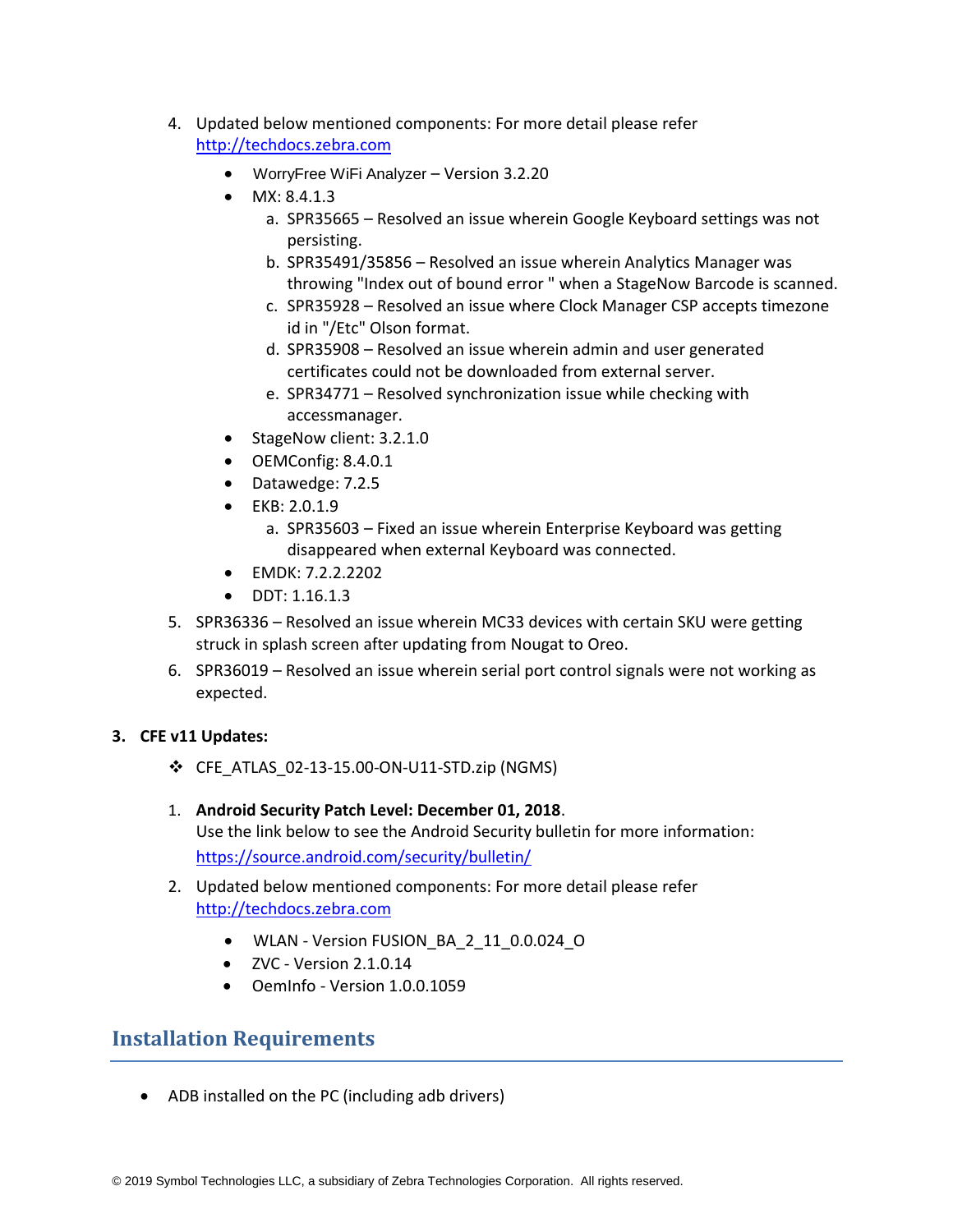- USB debugging turned ON (from Developer options)
- TC51/TC70x has at least:
	- o Version 02-13-15.00-ON-U01-STD

## <span id="page-4-0"></span>**Installation Instructions**

### CFE software update procedure for TC51 and TC70x:

The installation instructions assume you have ADB installed on your PC (the adb drivers etc..) and your TC51/TC70x has developer options enabled and USB debugging ON. Instructions on HOW TO enable ADB is also captured in the user guide.

- 1. Connect the TC51/TC70x to the PC using the USB data cable or through the cradle.
- 2. You may need to pull down the top menu and if you see "USB for charging", touch it and then change it to "File transfers".
- 3. Open Command Prompt, run *"adb devices"* and check if you can see the device's serial number… If yes, proceed… if not, you will need to get the PC set up with the proper drivers or install an External SD Card.
- 4. You may also get a pop up on your PC (Win 7) that you will be connected as a Portable Media Player… this can be ignored.

#### ❖ **Download Image**

a) CFE\_ATLAS\_02-13-15.00-ON-U13-STD.zip listed above in content section

- 5. Entering Recovery Mode
	- a. Choice 1: In Command Prompt, type *"adb reboot recovery"* and click enter.
	- b. Choice 2:
		- Reset and hold PTT key
		- When Zebra Technologies logo appears on the screen release the PTT Key
- 6. Your TC51/TC70x will reboot and put you on the Android Recovery screen.
- 7. If applying update via sideload Method
	- a. Use the Volume + and to highlight, "Apply update from ADB" and press the Power key to select it for applying OS upgrade package
- 8. if applying update via External SD card
	- a. Use the Volume + and to highlight "Apply update from SD card" and press the Power Key to select it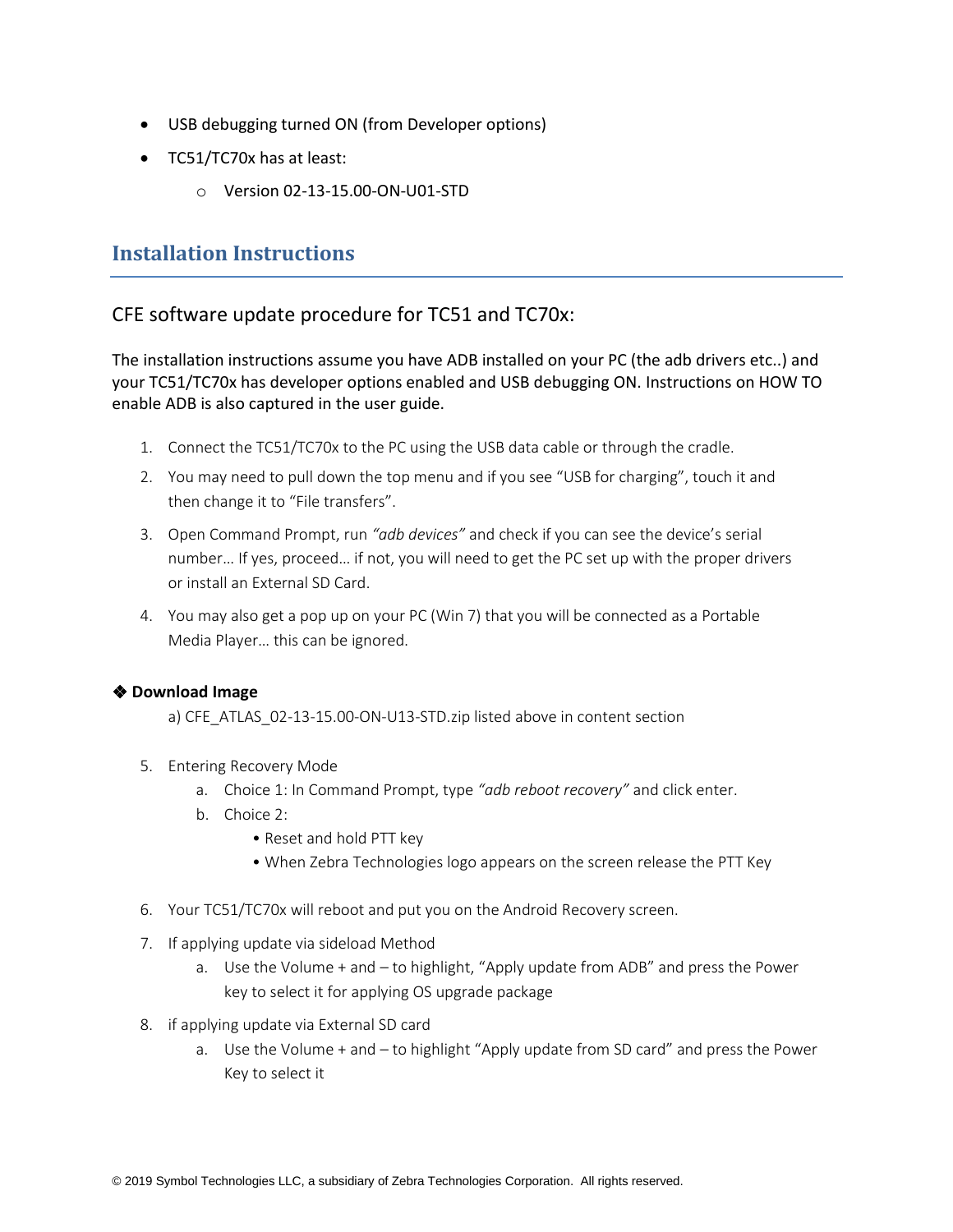- b. Use the Volume + and to highlight package CFE\_ATLAS\_02-13-15.00-ON-U13-STD.zip and press the Power Key to select it.
- c. Go to Step 10 once above steps are completed
- 9. With your Command Prompt open in the Host machine, type *"adb sideload"* command and add a space and then drag and drop the CFE\_ATLAS\_02-13-15.00-ON-U13-STD.zip file on to it and click enter.
	- a. Your PC screen will show files being installed and a little blue horizontal progress bar on your device will show status… and after about 6~ minutes (could be 10+ minutes if installing GMS) it should be done and you should be back at the Android Recovery screen.
- 10. *"Reboot system now"* is highlighted. Press the Power Key to Reboot.

11. At the Home Screen, we need to verify that the BSP upgrade took place and set the Date & Time.

- a. Go to "Settings" and scroll down to "About phone" and look at the "Build number". It should start with "02-13-15.00-ON-U13-STD release keys". Now you are on the correct BSP.
- 12. Now you are all set to use your TC51/TC70x.

## <span id="page-5-0"></span>**Device Compatibility**

This software release has been approved for use on the following devices.

| <b>TC51</b>               |                         |  |
|---------------------------|-------------------------|--|
| <b>Device Part Number</b> | <b>Operating System</b> |  |
| TC510K-1PAZU2P-US         | Android M, N, O         |  |
| TC510K-1PAZU2P-A6         | Android M, N, O         |  |
| TC510K-1PAZU4P-US         | Android M, N, O         |  |
| TC510K-1PAZU4P-A6         | Android M, N, O         |  |
| TC510K-1HDZU2P-US         | Android M, N, O         |  |
| TC510K-1HDZU4P-US         | Android M, N, O         |  |
| TC510K-1HDZU2P-A6         | Android M, N, O         |  |
| TC510K-1HDZU4P-A6         | Android M, N, O         |  |
| TC510K-1PAZU2P-IA         | Android M, N, O         |  |
| TC510K-1PAZU4P-IA         | Android M, N, O         |  |

| TC70x                     |                         |  |
|---------------------------|-------------------------|--|
| <b>Device Part Number</b> | <b>Operating System</b> |  |
| TC700K-02B22B0-A6         | Android M, N, O         |  |
| TC700K-02B24B0-A6         | Android M, N, O         |  |
| TC700K-02B22B0-US         | Android M, N, O         |  |
| TC700K-02B24B0-US         | Android M, N, O         |  |
| TC700K-02B22B0-IA         | Android M, N, O         |  |